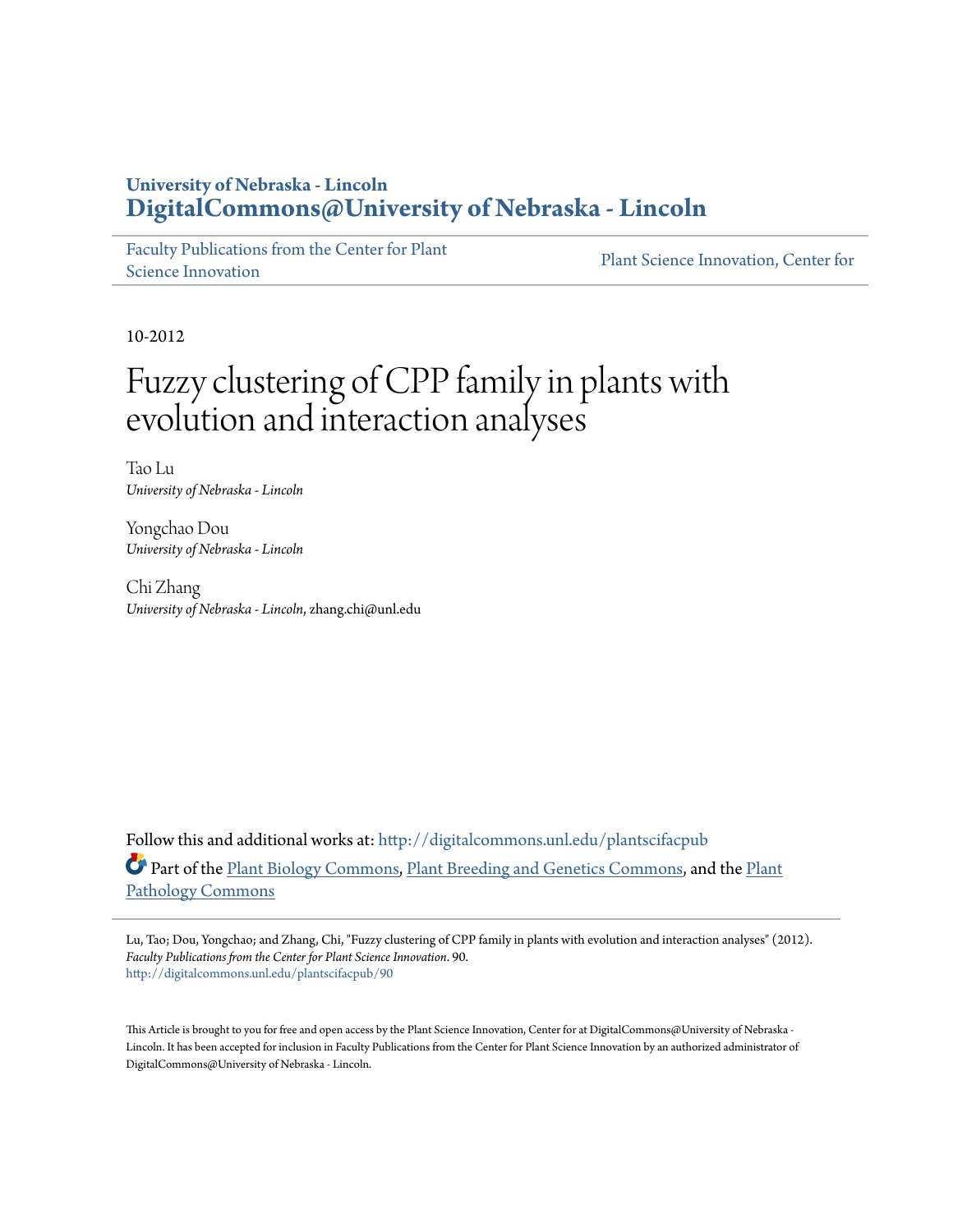

**RESEARCH CONTROL** CONTROL CONTROL CONTROL CONTROL CONTROL CONTROL CONTROL CONTROL CONTROL CONTROL CONTROL CONTROL CONTROL CONTROL CONTROL CONTROL CONTROL CONTROL CONTROL CONTROL CONTROL CONTROL CONTROL CONTROL CONTROL CON

# Fuzzy clustering of CPP family in plants with evolution and interaction analyses

Tao Lu, Yongchao Dou, Chi Zhang\*

From The 9th Annual Biotechnology and Bioinformatics Symposium (BIOT 2012) Provo, UT, USA. 25-26 October 2012

#### Abstract

**Background:** Transcription factors have been studied intensively because they play an important role in gene expression regulation. However, the transcription factors in the CPP family (cystein-rich polycomb-like protein), compared with other transcription factor families, have not received sufficient attention, despite their wide prevalence in a broad spectrum of species, from plants to animals. The total number of known CPP transcription factors in plants is 111 from 16 plants, but only 2 of them have been studied so far, namely TSO1 and CPP1 in Arabidopsis thaliana and soybean, respectively.

**Methods:** In this work, to study their functions, we applied the fuzzy clustering method to all plant CPP transcription factors. The feature vector of each protein sequence for the fuzzy clustering method is encoded by the short length peptides and the combination of functional domain models.

**Results and conclusions:** With the fuzzy clustering method, all plant CPP transcription factors are grouped into two subfamilies. A systems approach, including Expressed Sequence Tag analysis, evolutionary analysis, proteinprotein interaction network analysis and co-expression analysis, is employed to validate the clustering results, the results of which also indicates that the transcription factors from different subfamilies show uncorrelated responses.

#### Background

Transcription factors are important in gene expression regulation. Some families of transcription factors have been studied intensively. The CPP (cystein-rich polycomb-like protein) family, in which genes typically have two Cys-rich domains (CXC), however, has not received enough attention. Although there are only a small number of them, the members of this family are widely present in plants and animals.

Two genes in the plant CPP family, TSO1 in Arabidopsis thaliana and CPP1 in soybeans, have been studied previously. TSO1 is highly expressed in flowers, where it is accumulated to the highest level in developing ovules and microspores [\[1](#page-8-0)-[5\]](#page-8-0). The  $\Delta$ tso1 mutation results in the loss of the control on directional cellular expansion and the coordination of adjacent cell growth, as well as the defects in karyokinesis and cytokinesis. CPP1 has been demonstrated relating to the regulation of the expression of the soybean leghemoglobin gene Gmlbc3 [[6](#page-8-0)]. The CPP1 gene is induced late in nodule development and its expression is confined to the distal part of the central infected tissue of the nodule. The functions of these two proteins, despite belonging to the same family, are different in A. thaliana and Soybeans.

CXC domains are highly conserved in CPP genes. In TSO1 and CPP1, two CXC domains, which have consensus sequence CXCX4CX3YCXCX6CX3CXCX2C, are separated by a region, which contains a variable length sequence with a short conserved sequence RNPXAFXPK [[5](#page-8-0)]. Hauser etc. suggested that the high conservation in the domains and inter-domain regions indicates that the transcription factors in this family could bind to DNA via their CXC domains [\[1](#page-8-0)]. This hypothesis has been shown in human; the experiment demonstrated the CXC domain in LIN54 gene in human can bind to a specific DNA sequence CDE-CHR [[7\]](#page-8-0). \* Correspondence: [czhang5@unl.edu](mailto:czhang5@unl.edu)

School of Biological Sciences, Center for Plant Science and Innovation, University of Nebraska, Lincoln, Nebraska, USA



© 2013 Lu et al; licensee BioMed Central Ltd. This is an open access article distributed under the terms of the Creative Commons Attribution License [\(http://creativecommons.org/licenses/by/2.0](http://creativecommons.org/licenses/by/2.0)), which permits unrestricted use, distribution, and reproduction in any medium, provided the original work is properly cited.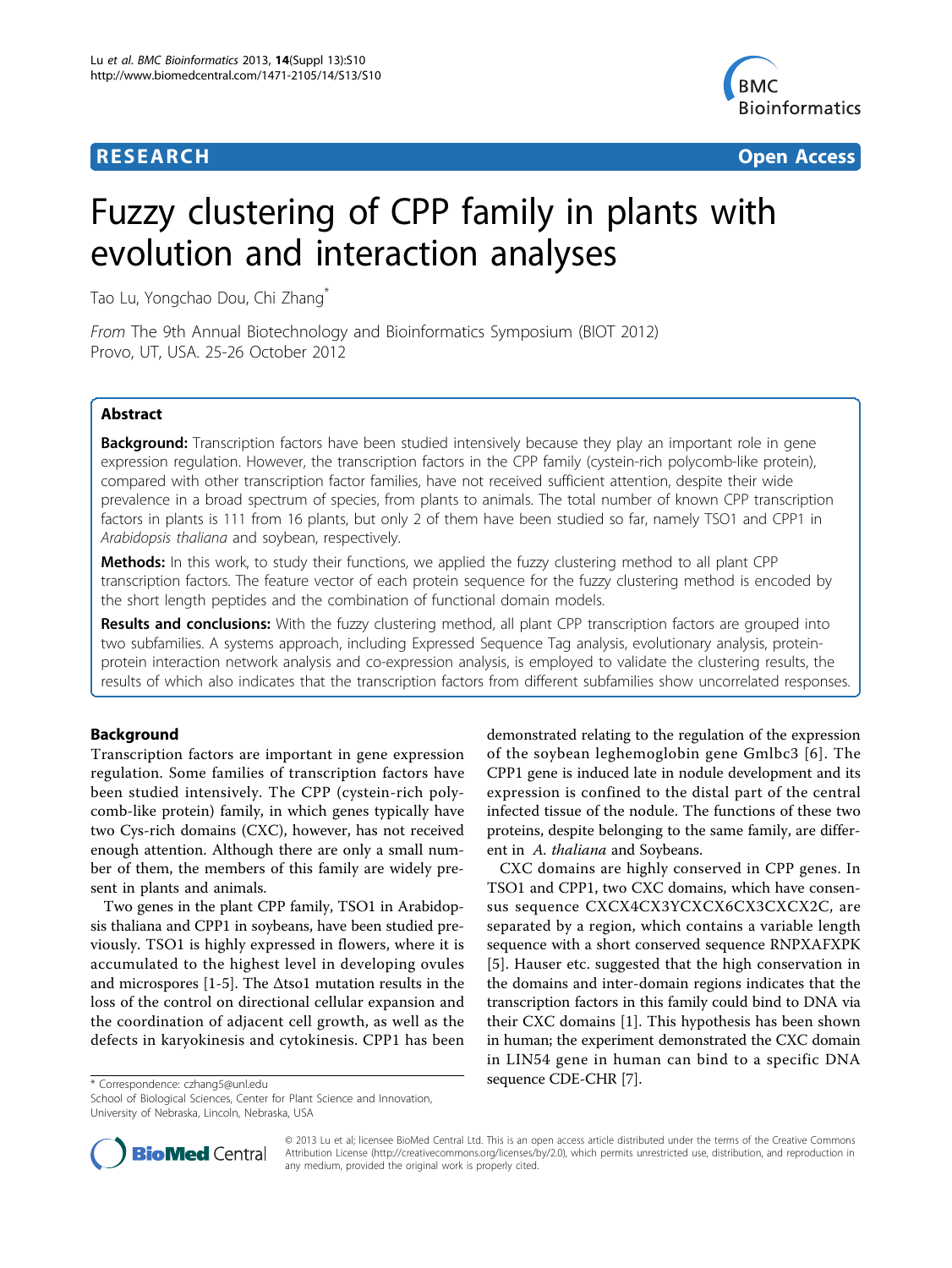Though all transcription factors in CPP families have one or two CXC domains, we hypothesize that they have different functions and can be further grouped into subfamilies with similar functions. To test the hypothesis, a fuzzy clustering method with a newly developed feature vector is applied to the protein sequences of all plant CPP transcription factors. A systems approach, including Expressed Sequence Tag (EST) analysis, evolutionary analysis, protein-protein interaction network analysis and coexpression analysis, has been employed to verify the clustering result and to understand the functions of the subfamilies. The results show that the transcription factors in the CPP family can be further grouped into two subfamilies, and they might bind with different DNA sequences and play various regulation roles.

#### Results and discussion

#### Clustering of CPP family

The total of 111 plant transcription factor proteins in the CPP family are grouped using the fuzzy clustering method. The various numbers of clusters, such as 2, 3, 4, 8 and 50 etc. are tested with different membership exponent, including  $r = 1.5, 2, 2.5, 5, 7.5, 8, 8.1, 8.2, 8.5, 9,$  and 10. When all CPP proteins are clustered into 2 groups with membership exponent  $r = 8.2$ , the clustering method has the maximal silhouette for each cluster. As a result, the genes are classified into two groups, with 67 and 44 genes, respectively, and referred to as Group I and II in this manuscript. There are 4 genes in A. thaliana, including AT3G04850, AT3G22760, AT3G22780, AT4G14770, in Group I, and also 4 genes, AT3G16160, AT2G20110, AT4G29000, and AT5G25790, in Group II. In Group I, there are 10 rice genes and 10 maize genes, and in Group II there are13 rice genes and 9 maize genes. The genes in the same group might share similar functions because of the similar sequence profiles. For instance, AT3G22780 (TSO1) and AT3G22760 (SOL1) are both clustered in Group I, and they share the same function that controls flower tissue development. The function has been validated in experiments; mutations of these two proteins causes plants to not form normal flowers and the cell division loses direction [[2](#page-8-0)-[5,8](#page-8-0)]. Fuzzy clustering, because of the fuzzy logic used, can assign a member to more than one cluster to reflect the fact that one protein may have gradual evolution relationship with the other proteins from different groups. However, all transcription factors in the plant CPP family are classified into two complete groups; there is no common member for these two clusters. This indicates that proteins from different groups are highly distinguishable in protein sequences, and hence, reflecting distinct functions. This discovery is further verified at the sub-sequence and full-length levels by EST analysis and phylogenetic analysis. The protein-protein interaction network analysis and co-expression analysis both validate the independence of transcription factors in the two groups.

#### EST analysis

ESTs, short sub-sequence of cDNA sequences, are used for gene discovery and gene sequence determination [\[9](#page-8-0)]. The total of 111 DNA sequences of transcription factors in the plant CPP family are scanned against the EST databases. The numbers of aligned ESTs are shown in Table 1. With the dbEST database of NCBI, a total of 810 ESTs are aligned to 57 genes in Group I with E-values  $< 10^{-5}$ , 516 of which are aligned to multiple positions in different or same genes, and 125 ESTs have unique copies. These ESTs are called the redundant and unique ESTs, respectively. The rest of 10 genes in Group I do not have aligned ESTs. The total number of ESTs for the 38 genes in Group II is 384 and the numbers of redundant and unique ESTs are 290 and 94, respectively. Interestingly, genes in the two groups have significantly different sets of ESTs; there are only 165 (31.9%) redundant ESTs, and 5 (4.0%) unique ESTs are common in the two groups. For the CPP genes in Arabidopsis, including A. thaliana and A. lyrata, Rice, or Maize, EST analysis shows similar results. There are 48 and 26 redundant ESTs, respectively, for Arabidopsis genes in

|  |  | Table 1 EST profiles of two groups |  |  |  |
|--|--|------------------------------------|--|--|--|
|--|--|------------------------------------|--|--|--|

|                   | Group I | Group II       | Common         |
|-------------------|---------|----------------|----------------|
| <b>NCBI</b>       |         |                |                |
| Total genes       | 57      | 38             |                |
| Redundant         | 516     | 294            | 165            |
| Unique            | 125     | 90             | 5              |
| Arabidopsis       | 8       | 6              |                |
| Redundant         | 48      | 26             | 8              |
| Unique            | 20      | $\overline{4}$ | $\Omega$       |
| Rice genes        | 10      | 13             |                |
| Redundant         | 137     | 106            | 24             |
| Unique            | 77      | 20             | $\overline{4}$ |
| Maize genes       | 10      | 9              |                |
| Redundant         | 265     | 130            | 107            |
| Unique            | 12      | 50             | $\mathbf 0$    |
| PlantGMD          |         |                |                |
| Total genes       | 57      | 38             |                |
| Redundant         | 551     | 245            | 158            |
| Unique            | 106     | 148            | 3              |
| Arabidopsis genes | 8       | 6              |                |
| Redundant         | 35      | 22             | 5              |
| Unique            | 23      | $\mathfrak{D}$ | $\Omega$       |
| Rice genes        | 10      | 13             |                |
| Redundant         | 106     | 53             | 9              |
| Unique            | 41      | 8              | 0              |
| Maize genes       | 10      | 9              |                |
| Redundant         | 355     | 148            | 128            |
| Unique            | 22      | 124            | $\overline{2}$ |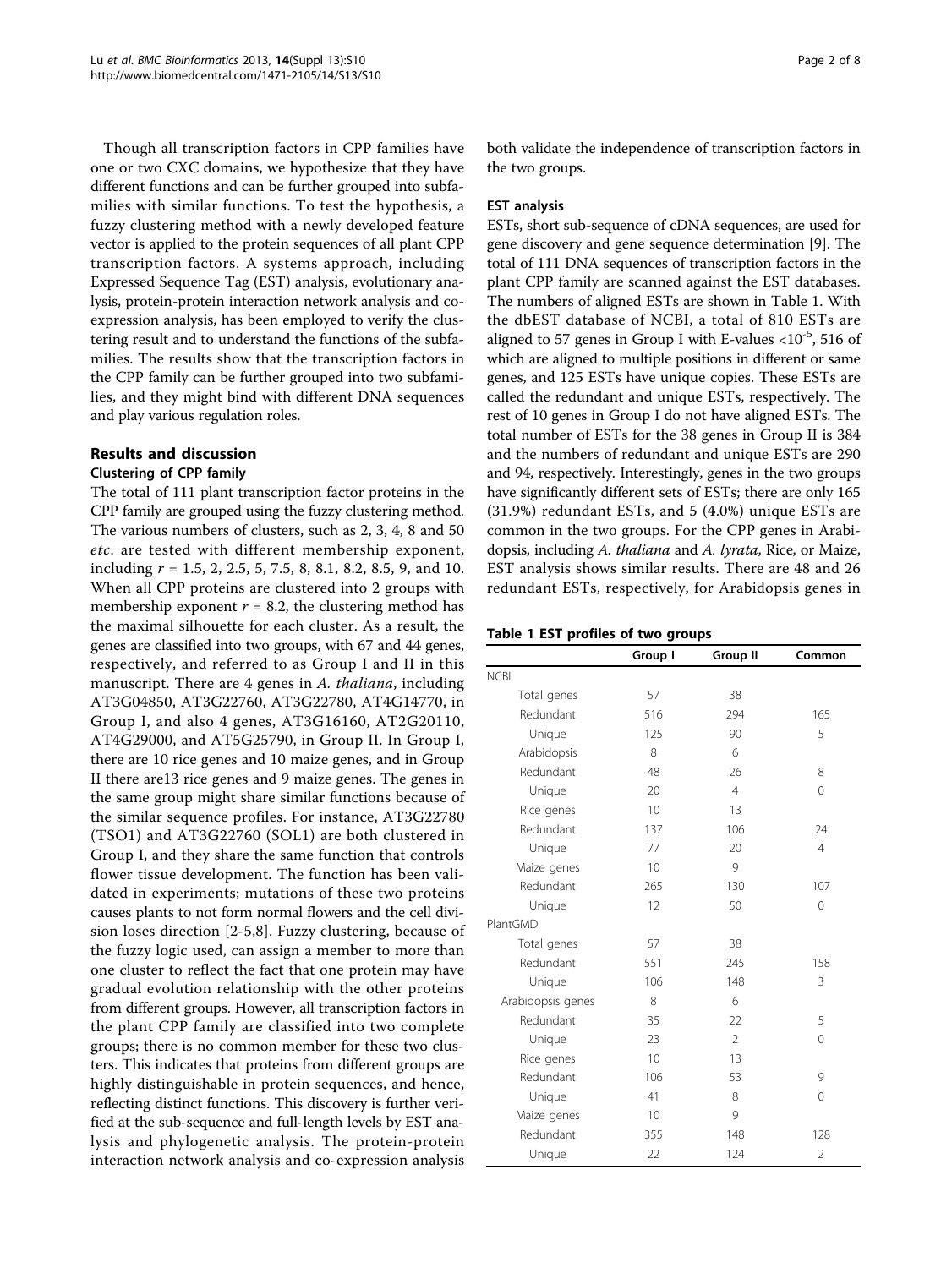Groups I and II, but only 8 ESTs are shared by the two groups. There are no unique ESTs shared by the two groups in Arabidopsis. For rice genes, 137 and 106 redundant ESTs for Groups I and II have only 24 (17.5%) identical ESTs while only 4 unique ESTs are common in the 77 and 20 ESTs for Groups I and II. The number of common redundant ESTs for maize genes is 107, which is a little high, but it is still only about 40% of the total number of redundant ESTs aligned to the genes in two different groups. However, there is no common EST for the 12 and 50 unique ESTs for Groups I and II. Using the EST data from PlantGDB [[10](#page-8-0)], the results are similar as those obtained with the dbEST database. The two groups have totally 551 and 245 redundant ESTs, and among them, 158 identical ESTs. For unique ESTs, there are only 3 common ESTs between 106 and 148 ESTs. These results support that all plant CPP genes can be categorized into two groups and also indicate that genes from the two groups have significantly different compositions of short motifs.

#### Phylogenetic analysis

Besides the study of CPP genes at the sub-sequence level with EST analysis, the full-length protein sequences of plant transcription factors in CPP family are analyzed with multiple sequence alignment. The total of 111 proteins are too large to have an efficient and accurate multiple sequence alignment. Therefore, all CPP proteins in A. thaliana, O. sativa Japonica, and Z. mays are collected to study their evolution because these genes have been studied with ESTs analysis, and hence, are good reference for comparison. The Maximum-Likelihood phylogenetic tree is constructed using the alignment of full-length protein sequences with PhyML[[11](#page-8-0)]. The phylogenetic tree of CPP proteins in A. thaliana, O. sativa Japonica and Z. mays is shown in Figure 1. The phylogenetic tree shows that these genes in two different groups distribute into two branches in the tree. The evolution distances among genes in Group I are smaller than those for Group II. The result of phylogenetic analysis agrees with the conclusion of fuzzy clustering.

All plant genes in the CPP family have two tandem CXC domains, but in the Group I, the CXC domains are most often located on in the C-terminal tails of the proteins, while the CXC domains are in the N-terminal parts of genes in the Group II. The diagram of domains in the CPP proteins is shown in Figure [2](#page-4-0). The domain models in each protein are obtained from the Pfam database[[12\]](#page-8-0). The average length of proteins in Group I and II are 548 and 411 amino acids, respectively, and the length of a CXC domain is about 46 amino acids. The two conserved CXC domains are a small part of the full-length protein sequences, but the locations of the two CXC domains in the proteins are important for clustering. Other domains are also conserved in Groups I and II, respectively. For



example, Pfam-B\_9804, a function-unknown domain, appears in the N-terminal parts of many proteins in Group I, while Pfam-B\_12915 in the C-terminal parts of proteins in Group II. The CXC domains in two different groups are also compared to each other. The consensus sequence of the CXC domains in Group I is very similar to that in Group II. The logos of consensus sequences are shown in Figure [3](#page-5-0). The conserved Cysteins are identical, and most residues in the consensus sequences are the same. However, there are some differences between the CXC domains in genes from two groups. For instance, five residues in the CXC domain of Group II are not conserved, but the corresponding residues in Group I CXC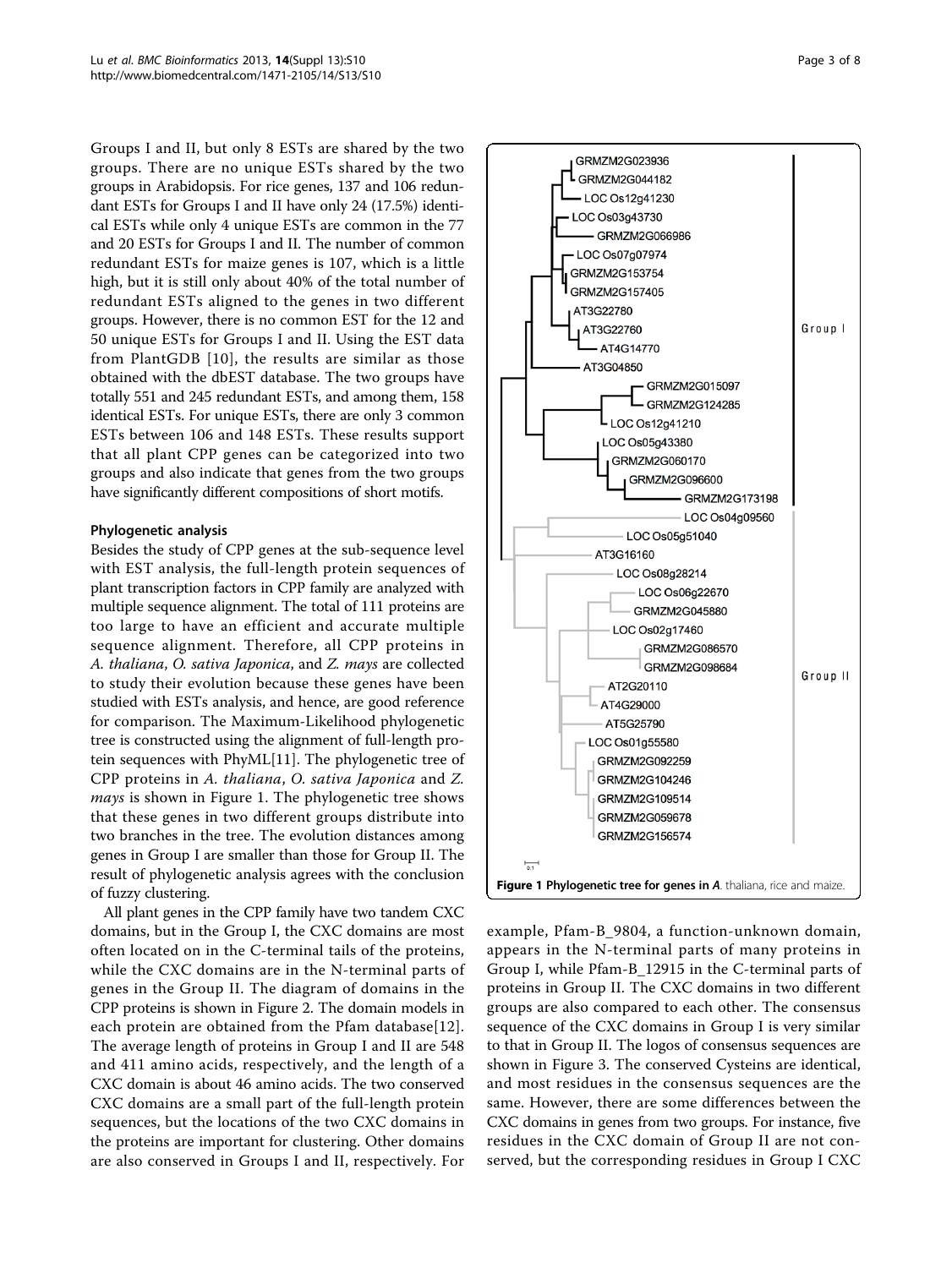<span id="page-4-0"></span>

domain are still conserved to certain amino acids. In Group II CXC domains, there are more negative charged residues than those in Group I. The percentages of acidic, basic, and hydrophobic amino acid residues in the CXC domains of proteins in the two groups are shown in Table [2.](#page-6-0) The average percentage of acidic amino acid residues in the CXC domains for Group I is 5.13% while for Group II it is 8.77%. The percentage of basic and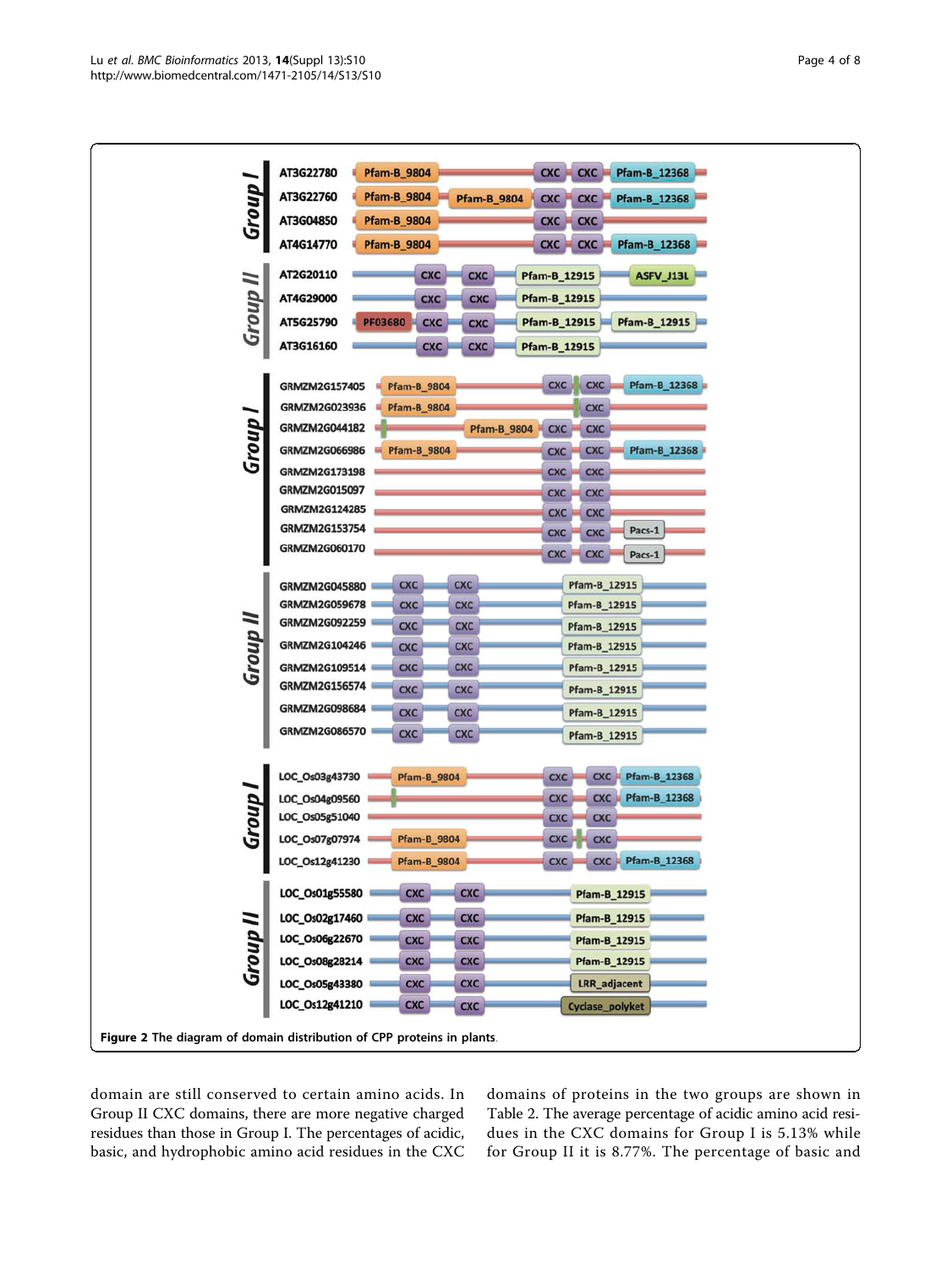<span id="page-5-0"></span>

hydrophobic amino acid residues are similar between the two groups.

The CXC domain of the human CPP gene, LIN54, is evolutionarily conserved, and forms a Helix-Coil-Helix secondary structure. The experimental results show that the CXC domain in LIN54 can bind to a specific DNA sequence CDE-CHR (GCGCGG—GTTTGAA), and LIN54 regulates cell cycle [\[7](#page-8-0)]. The homological protein in Drosophila melanogaster is Tombola which binds to the interaction partner  $Aly$  [\[8](#page-8-0)]. LIN54 has many homologous genes in animals, but it shows low similarity with plant CPP genes [\[7](#page-8-0),[8\]](#page-8-0). For the CXC domain only, this DNA binding domain in LIN54 is more homological with those of the CPP proteins in Group II than those in Group I. For example, the CXC domain of gene AT3G22780 in Group I has 56% similarity with that of LIN54 while AT2G20110 in Group II has 60% similarity. Though the difference in the two kinds of CXC domains is not very large, whether the two CXC domains have the same DNA binding sequence or not needs additional experiments to identify.

### Proteins of CCP genes in protein-protein interaction networks

Sequence level analysis shows many differences between the protein sequences from the two different groups, which implies that the transcription factors from the two groups may have different functions. A systems approach is employed to study their properties in various biological networks. Since, as a model organism of

plants, only A. thaliana has been broadly studied, we focus on 8 CPP genes in A. thaliana with the systemsbiological analysis. They firstly are mapped to the protein-protein interaction network of A. thaliana, and their interaction neighbors are collected. Only one interaction pair is found among proteins in Group I, i.e. AT3G22760 and AT3G22780, which are related to flower development [[1-4\]](#page-8-0). Network analysis show that CPP proteins in Group I do not have one non-CPP neighbor. The localization prediction shows that all proteins in Group I and their neighbors are sorted into nucleus and cytoplasm. Like Group I, there are only interactions among Group II CPP proteins, i.e. the interactions between AT2G20110 and AT4G29000. However, a CPP protein in Group II, AT2G20110, has interactions with other 6 non-CPP proteins: AT5G21274, AT3G43810, AT5G37780, AT3G51920, AT1G66410, and AT2G41090. According to the Gene Oncology annotation [[13](#page-8-0)], AT5G37780 and AT1G66410 are the calcium and protein binding signal proteins. Although there are not many data for the protein interactions, one may get a clue that there is only a small chance to have interactions between two CPP proteins from two different groups. The existing interactions among the CPP proteins are only for proteins from the same group.

#### CCP co-expression genes and tissue specificity

Using PlaNet (Plant co-expression network browser), the co-expressed genes among the CPP genes in A. thaliana are identified. Like found with the protein-protein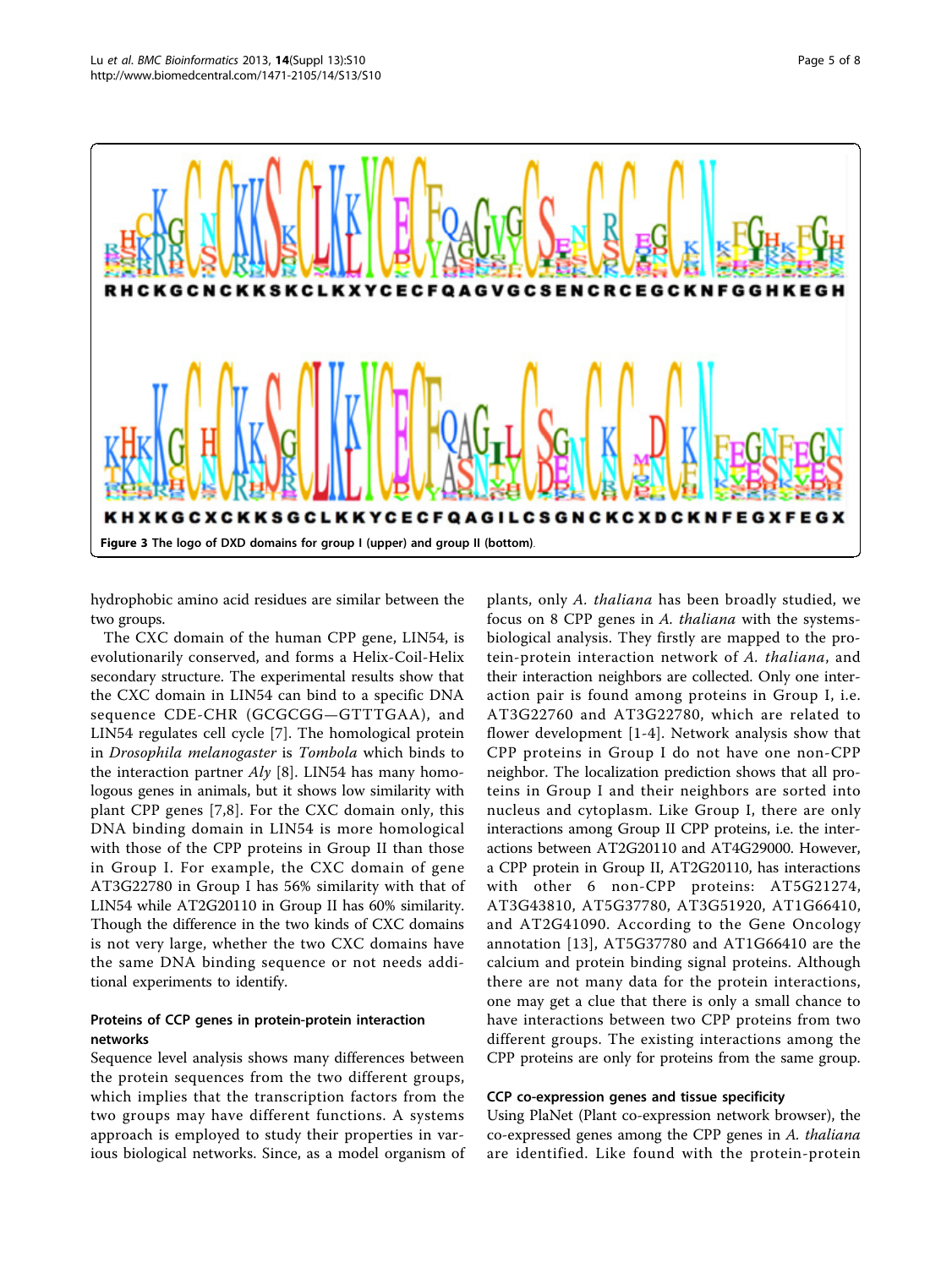<span id="page-6-0"></span>Table 2 The Occurring Frequencies Of Amino Acids In CXC Domains

| Group I        | Acid (%) | Basic (%) | Hydrophobic (%) |
|----------------|----------|-----------|-----------------|
| AT3G04850      | 3.24     | 23.92     | 19.57           |
| AT3G22760      | 4.35     | 23.92     | 28.26           |
| AT3G22780      | 6.53     | 22.83     | 23.92           |
| AT4G14770      | 6.34     | 22.77     | 25.07           |
| LOC_Os03g43730 | 7.61     | 23.92     | 19.57           |
| LOC_Os04g09560 | 3.26     | 9.79      | 13.05           |
| LOC_Os05q43380 | 5.44     | 20.66     | 22.83           |
| LOC_Os05q51040 | 4.35     | 18.48     | 26.09           |
| LOC_Os07q07974 | 5.44     | 23.92     | 19.57           |
| LOC_Os12g41230 | 4.35     | 20.66     | 20.66           |
| GRMZM2G015097  | 6.52     | 21.74     | 19.57           |
| GRMZM2G023936  | 2.18     | 8.70      | 9.79            |
| GRMZM2G044182  | 4.35     | 21.74     | 19.57           |
| GRMZM2G066986  | 2.17     | 25.00     | 20.65           |
| GRMZM2G096600  | 7.11     | 20.04     | 23.30           |
| GRMZM2G124285  | 6.52     | 21.74     | 18.48           |
| GRMZM2G157405  | 5.44     | 23.92     | 21.74           |
| GRMZM2G173198  | 4.35     | 9.79      | 7.61            |
| GRMZM2G060170  | 7.61     | 19.57     | 19.57           |
| GRMZM2G153754  | 5.44     | 23.92     | 21.74           |
| Mean           | 5.14     | 20.35     | 20.03           |
| Group II       | Acid (%) | Basic (%) | Hydrophobic (%) |
| AT2G20110      | 9.88     | 18.65     | 20.90           |
| AT3G16160      | 11.02    | 22.01     | 23.02           |
| AT4G29000      | 9.88     | 18.65     | 22.22           |
| AT5G25790      | 8.77     | 20.87     | 18.48           |
| LOC_Os01g55580 | 7.66     | 20.87     | 20.90           |
| LOC_Os02q17460 | 9.88     | 25.29     | 19.81           |
| LOC_Os06g22670 | 7.53     | 19.10     | 24.57           |
| LOC_Os08q28214 | 5.48     | 24.13     | 18.70           |
| LOC_Os12q41210 | 6.52     | 22.83     | 18.48           |
| GRMZM2G045880  | 9.91     | 20.85     | 19.79           |
| GRMZM2G059678  | 9.88     | 17.54     | 17.57           |
| GRMZM2G086570  | 6.60     | 23.02     | 18.72           |
| GRMZM2G092259  | 9.88     | 18.65     | 16.45           |
| GRMZM2G098684  | 6.60     | 23.02     | 18.72           |
| GRMZM2G104246  | 9.88     | 18.65     | 16.45           |
| GRMZM2G109514  | 9.89     | 17.54     | 17.57           |
| GRMZM2G156574  | 9.88     | 17.54     | 17.57           |
| Mean           | 8.77     | 20.54     | 19.41           |

interaction network, there are not many co-expressed genes discovered among the CPP genes, but genes in the same group more tend to have similar expression profiles. The lists of co-expressed genes for the two different groups do not have any common genes. In Group I, AT3G22780 has many co-expressed genes; the expression profiles of 16 genes have large correlations with AT3G22780's expression profile. These 16 genes are related to cell division. In Group II, AT3G16160 has the most co-expression partners, and they are related to DNA synthesis. CPP genes in A. thaliana are also queried to the gene expression database, PRINTs[\[14](#page-8-0)], for their expression profiles in various tissues. The results show that 4 genes in Group I have high level expression at flower stage, while the other 4 genes in Group II have low expression levels in any tissue. The tissue specificity of genes in Group I agrees with the previous work, which showed genes, AT3G22780 and AT3G22760, control flower tissues development [[2-5](#page-8-0),[8\]](#page-8-0). The gene expression profile analysis shows that genes in two CPP groups often have different characteristics, which may indicate that they belong to different subfamilies.

#### Conclusions

Transcription factors having CXC domain are grouped together as the CPP family, but they do not necessarily have the same function. Using the fuzzy clustering method, plant CPP proteins can be further clustered into two groups. The feature vectors for the fuzzy clustering method are constructed by quantifying the occurrence frequencies of the short length peptides and the combination of Pfam domain models. Based on the results of EST analysis, evolutionary analysis, protein-protein interaction network analysis, and co-expression analysis, transcription factors from the two groups show distinct characteristics. The systems approach supports the conclusion that plant CPP transcription factors belong to two different subfamilies. This work showcases an example of the biological application of fuzzy clustering.

#### Methods

#### Fuzzy clustering

To conduct the clustering, each protein sequence is quantified as a feature vector. For each protein sequence, a feature vector is encoded with the normalized occurrence frequency of short peptides and the combination of functional domain model. The lengths of short peptides used are 1, 2, 3, and 4 amino acids. The normalized occurrence frequencies of n-peptide are calculated as

$$
A_i = w \frac{f_i}{\sum_{j=1}^n f_j} \tag{1}
$$

where  $w=10^n$ ,  $(n = 1, 2, 3, \text{ or } 4)$ , is the weight factor, and  $f_i$  is the frequency of a type of peptide occurring in a given protein. For an  $n$ -peptide, there are  $20<sup>n</sup>$  bits in the feature vector. The combination of functional domains is determined by Pfam [\[12](#page-8-0)] domain models. For a given protein, its protein sequence is scanned against the Pfam domain database [\[12](#page-8-0)] with the cutoff E-value  $= 1$ , and the numbers of different type domains are saved in the feature vector. A weight of 100 is applied on the raw value for the domain attribute in the feature vector.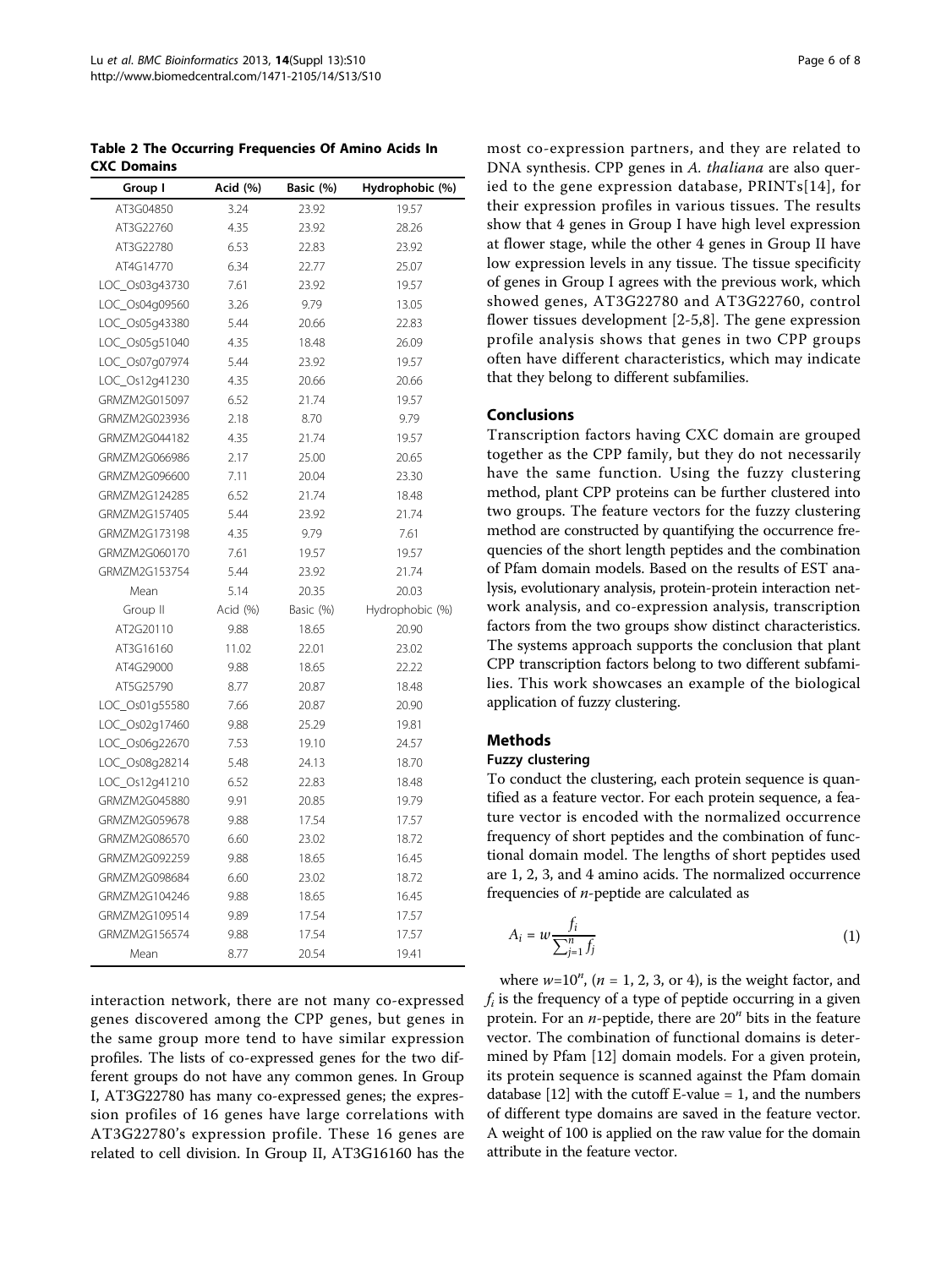Fuzzy clustering is a soft clustering method, which considers a point as a degree of belonging to clusters, as in fuzzy logic. This means fuzzy clustering method can assign a member to more than one groups and associate the member with a set of membership levels. The fuzzy clustering method is suitable to classify biological items that have gradual evolution relationship and cannot be divided into two completely different groups. The fuzzy clustering algorithms have been thoroughly studied and overviewed before [\[15](#page-8-0)]. In this manuscript, the fuzzy clustering function, fanny(), in the package of cluster (Version 1.14.2) of R is used. The algorithm is similar to fuzzy C-means clustering, and was described by Kaufman and Rousseeuw[[16](#page-8-0)]. For given *n* points  $X=x_1, x_2, ..., x_n$ , the fuzzy C-means clustering algorithm groups them into a collection of  $k$  fuzzy clusters,  $C=c_1, c_2, ..., c_k$  with a membership  $u_{iv}$  assigned for a point  $x_i$  to a cluster  $c_{\nu}$ . Like the k-means clustering algorithm, fuzzy C-means clustering aims to minimize the average distance of members to the centroid of each cluster. The objective function is

$$
min: \sum_{\nu=1}^{k} \sum_{ij} \frac{u_{i\nu}^r u_{j\nu}^r d(i,j)}{2 \sum_j u_{j\nu}^r}
$$
 (2)

where  $d(i,j)$  is the dissimilarity between points i and j, and  $r$  is the membership exponent, which determines the level of cluster fuzziness. The value of  $r$  is larger than 1, and the default value is 2. The iteration to minimize the objective function is similar to the  $k$ -means clustering algorithm. This fuzzy clustering function,  $\frac{f(\text{a})}{f(\text{a})}$  is more robust and provides the silhouette plot for assessment.

Silhouette is a measure of clustering, and is used to determine the quality of clusters [[17](#page-8-0)]. Silhouette is defined as,

$$
S_i = \frac{b_i - a_i}{\max\{a_i, b_i\}}
$$
 (3)

where  $S_i$  is the *i*-th cluster silhouette,  $a_i$  is the average dissimilarity of the *i*-th cluster with all other clusters,  $b_i$  is lowest average dissimilarity to any other cluster, except the i-th cluster. As the definition, the silhouette is between -1 and 1. If silhouettes are close to 1, data are appropriately clustered. The silhouette is used as the major assessment, and the number of clusters and the membership exponent, r, are changed to maximize the value of silhouette.

#### CPP protein sequences

A total of 133 CPP genes in 16 plants are obtained from the database of PlnTFDB ([http://plntfdb.bio.uni-potsdam.](http://plntfdb.bio.uni-potsdam.de) [de](http://plntfdb.bio.uni-potsdam.de)) [[18](#page-8-0)]. All the 133 protein sequences are screened against the RefSeq [[19](#page-8-0)] in NCBI with BLAST [[20](#page-8-0)], and 111 DNA sequences are obtained. In this manuscript, these 111 genes are used to study the plant CPP family. The protein sequences of CPP-like genes in other nonplant species are obtained from the Pfam database [[12](#page-8-0)]. The number of the CPP family from other eukaryote species is 214, which are from 71 species.

#### Expression profiles in silico

The expression profiles of CPP genes are estimated by the EST numbers that are obtained by searching against the dbEST database (<http://www.ncbi.nlm.nih.gov/dbEST>). MEGABLAST is used to search in dbEST database with the cutoff of E-value =  $10^{-10}$ . The EST data from PlantGDB (<http://www.plantgdb.org>) [[10\]](#page-8-0) is also used to study the CPP genes.

#### Phylogenetic Analysis

Multiple sequence alignment is conducted using ClustalW [[21\]](#page-8-0). Maximum-Likelihood phylo-genetic tree is constructed by PhyML program [[11](#page-8-0)] with the following parameters: start tree, BioNJ [[22\]](#page-8-0); tree topology research, Nearest Neighbor Interchanges (NNIs) [[23](#page-8-0)]; model of amino acids substitution, BLOSUM62 [\[24\]](#page-8-0). The tree reliability is estimated by aLRT (approximate Likelihood Ratio Test) [\[25\]](#page-8-0) of PhyML, with SH-like statistic method [\[11](#page-8-0)].

#### Protein-protein interaction network and expression profiles

Arabidopsis protein-protein interaction networks are constructed with four different resources. They are AtPIN (<http://bioinfo.esalq.usp.br/atpin/atpin.pl>) [[26](#page-8-0)], TAIR interactome ([http://www.mmnt.net/db/0/0/ftp.](http://www.mmnt.net/db/0/0/ftp. arabidopsis.org/Proteins/Protein_interaction_data/Interactome2.0) [arabidopsis.org/Proteins/Protein\\_interaction\\_data/Inter](http://www.mmnt.net/db/0/0/ftp. arabidopsis.org/Proteins/Protein_interaction_data/Interactome2.0)[actome2.0](http://www.mmnt.net/db/0/0/ftp. arabidopsis.org/Proteins/Protein_interaction_data/Interactome2.0)), AtPID ([http://www.megabionet.org/atpid/](http://www.megabionet.org/atpid/webfile/) [webfile/\)](http://www.megabionet.org/atpid/webfile/) [\[27\]](#page-8-0), and athPPI ([http://bioinformatics.psb.](http://bioinformatics.psb.ugent.be/supplementary_data/stbod/athPPI/site.php) [ugent.be/supplementary\\_data/stbod/athPPI/site.php](http://bioinformatics.psb.ugent.be/supplementary_data/stbod/athPPI/site.php)) [[28,29](#page-8-0)]. The gene expression profiles are obtained from PlaNet ([http://aranet.mpimp-golm.mpg.de/\)](http://aranet.mpimp-golm.mpg.de/) [[30\]](#page-8-0), and the tissue specificity data are gathered from the PRINTs database ([http://www.bioinf.manchester.ac.uk/dbbrow](http://www.bioinf.manchester.ac.uk/dbbrowser/PRINTS/index.php)[ser/PRINTS/index.php](http://www.bioinf.manchester.ac.uk/dbbrowser/PRINTS/index.php)) [[14\]](#page-8-0).

#### Competing Interests

The authors declare that they have no competing interests.

#### Authors' contribution

TL designed the study and implemented the algorithm. TL and YD prepared the data. CZ supervised the whole project and drafted the manuscript.

#### Declarations

The work is supported by funding under CZ's startup funds from University of Nebraska, Lincoln, NE.

This article has been published as part of BMC Bioinformatics Volume 14 Supplement 13, 2013: Selected articles from the 9th Annual Biotechnology and Bioinformatics Symposium (BIOT 2012). The full contents of the supplement are available online at [http://www.biomedcentral.com/](http://www.biomedcentral.com/bmcbioinformatics/supplements/14/S13) [bmcbioinformatics/supplements/14/S13](http://www.biomedcentral.com/bmcbioinformatics/supplements/14/S13)